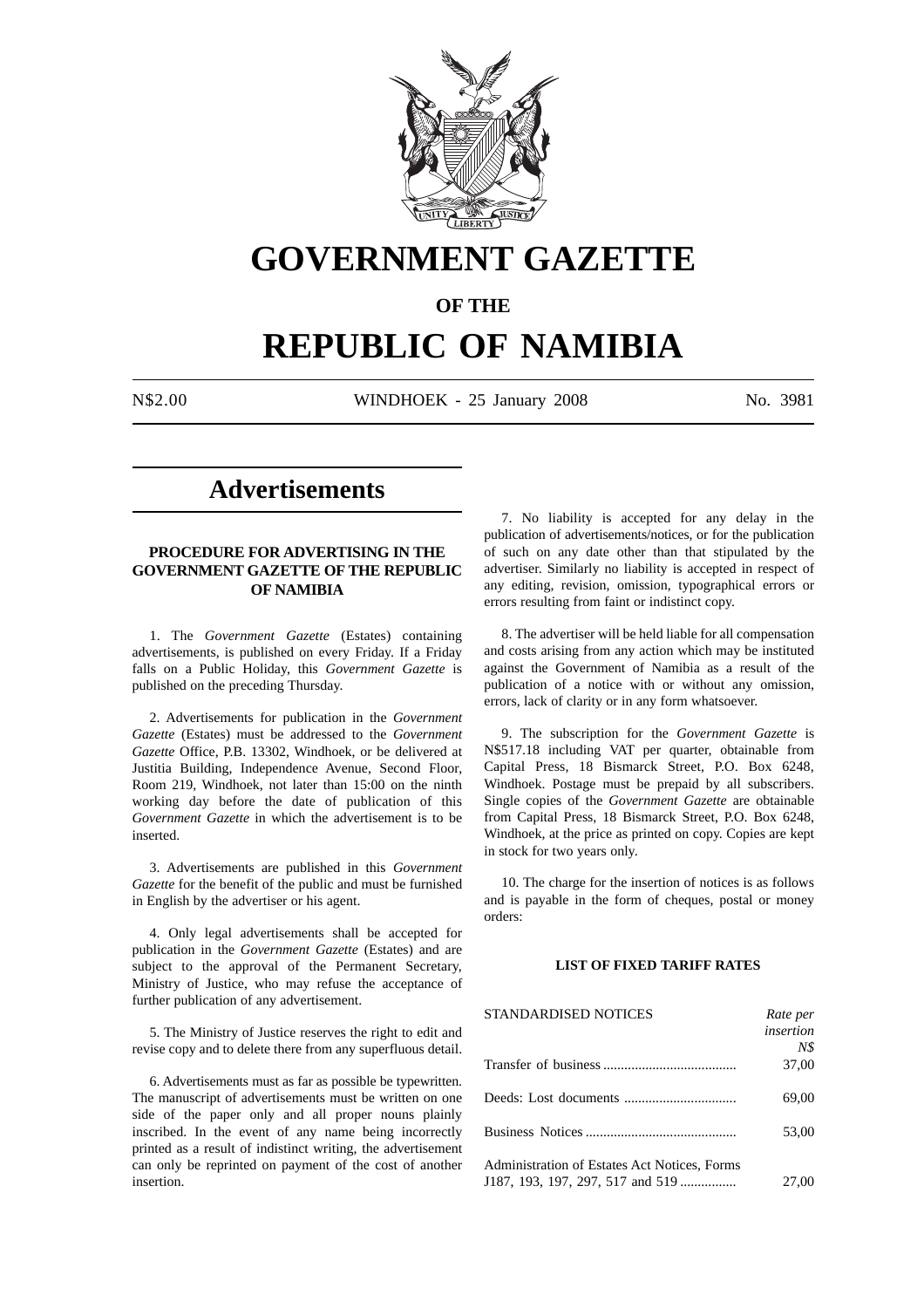| Insolvency Act and Company Act Notices:                                                                                                                                                                  | 48,00  |
|----------------------------------------------------------------------------------------------------------------------------------------------------------------------------------------------------------|--------|
| N.B. - Forms 2 and 6 - additional statements according<br>to word count table, added to the basic tariff.                                                                                                |        |
| Change of name (two insertions)                                                                                                                                                                          | 333,00 |
| Naturalisation notices (including a reprint for                                                                                                                                                          | 27,00  |
| Unclaimed moneys - only in the Government<br>Gazette, closing date 15 January (per entry of                                                                                                              | 13,00  |
|                                                                                                                                                                                                          | 53,00  |
|                                                                                                                                                                                                          | 27,00  |
| NON-STANDARDISED NOTICES                                                                                                                                                                                 |        |
| Company notices:                                                                                                                                                                                         |        |
| Short notices: Meetings, resolutions, offers of<br>compromise, conversions of companies, voluntary<br>windings-up, etc.: closing of members' registers<br>for transfer and/or declarations of dividends. | 120,00 |
| Declaration of dividends with profit statements,                                                                                                                                                         | 267,00 |
| Long notices: Transfers, changes in respect of<br>shares or capital redemptions, resolutions,                                                                                                            | 373,00 |

| Liquidators' and other appointees' notices | 120,50<br>80,00 |
|--------------------------------------------|-----------------|
|                                            | 120,00          |
| SALES IN EXECUTION AND OTHER PUBLIC SALES: |                 |
|                                            | 207,00          |

| Public auctions, sales and tenders: |        |
|-------------------------------------|--------|
|                                     | 69.00  |
|                                     | 171.00 |
|                                     | 253.00 |

#### ORDERS OF THE COURT

| Provisional and final liquidations or                  |        |
|--------------------------------------------------------|--------|
|                                                        |        |
| Reduction of change in capital mergers, offers         |        |
|                                                        | 157.00 |
| Judicial managements, <i>curator bonis</i> and similar |        |
|                                                        | 373,00 |
|                                                        | 48.00  |
| Supersession and discharge of petitions (J.158)        | 40,00  |
|                                                        |        |

11. The charge for the insertion of advertisements other than the notices mentioned in paragraph 10 is at the rate of N\$13,00 per cm double column. (Fractions of a cm must be calculated as a cm).

12. No advertisements shall be inserted unless the charge is prepaid. Cheques, drafts, postal or money orders must be made payable to the Ministry of Justice, Private Bag 13302, Windhoek.

#### **FORM J 187**

#### **LIQUIDATION AND DISTRIBUTION ACCOUNTS IN DECEASED ESTATES LYING FOR INSPECTION**

In terms of section 35(5) of Act 66 of 1965, notice is hereby given that copies of the liquidation and distribution accounts (first and final, unless otherwise stated) in the estates specified below will be open for the inspection of all persons interested therein for a period of 21 days (or shorter or longer if specially stated) from the date specified or from the date of publication hereof, whichever may be the later, and at the offices of the Master and Magistrate as stated.

Should no objection thereto be lodged with the Master concerned during the specified period, the executor will proceed to make payments in accordance with the accounts.

528/2004 KRAUCH Carl Heinrich, 3150122754 (G.P.P), No.5 Trotha Street, Windhoek.

 51/2007 ALBRIGHTSON Lizette Nita, 68121500- 93005, Usakos Usakos, Windhoek. Douglas Richard David Albrightson, 6004130100687. First National Trust, P.O. Box 448, Windhoek.

279/2007 RAKOW Hans-Dieter, 37082300123, Erf 248 Hochlandpark, Windhoek, Windhoek. H.K. Rakow c/o Behrens & Pfeifer Suite 203, Maerua Park, Windhoek.

983/2007 STRYDOM Irene-Marie, 6509280010- 087, Elnatan Private School, Girls Hostel, Stampriet, Mariental, Windhoek. Godfried Frederick Andrew Strydom, 6507145077- 085, Bank Windhoek, P.O. Box 15, Windhoek.

404/2007 CHAKA Aldena Mbombozana, 7012310- 0062, Windhoek. Amended. Windhoek. Windhoek. Bank Windhoek Limited (Trust Department), P.O. Box 15, Windhoek.

223/2007 TJIRUNGA Liphard, 18091600143, Farm Okomukaru. Gobabis. Windhoek. Entrust Executors & Trustees, P.O. Box 80597, Windhoek.

\_\_\_\_\_\_\_\_\_\_\_\_\_\_\_\_\_

#### **FORM J 193**

#### **NOTICE TO CREDITORS IN DECEASED ESTATES**

All persons having claims against the estates mentioned below are hereby called upon to lodge their claims with the executors concerned, within 30 days (or otherwise as indicated) calculated from the date of publication hereof. The information is given in the following order. Estate number, surname and Christian names, date of birth, identity number, last address, date of death; surviving spouse's names, surname, date of birth and identity number, name and address of executor or authorised agent, period allowed for lodgement of claims if other than 30 days.

1116/2007 LANDSRATH Toni Karl, Windhoek, 16 September 1911, 11091600066, Lions Home, Swakopmund, 4 November 2007. Standard Executors & Trustees, P.O. Box 2164, Windhoek, Namibia.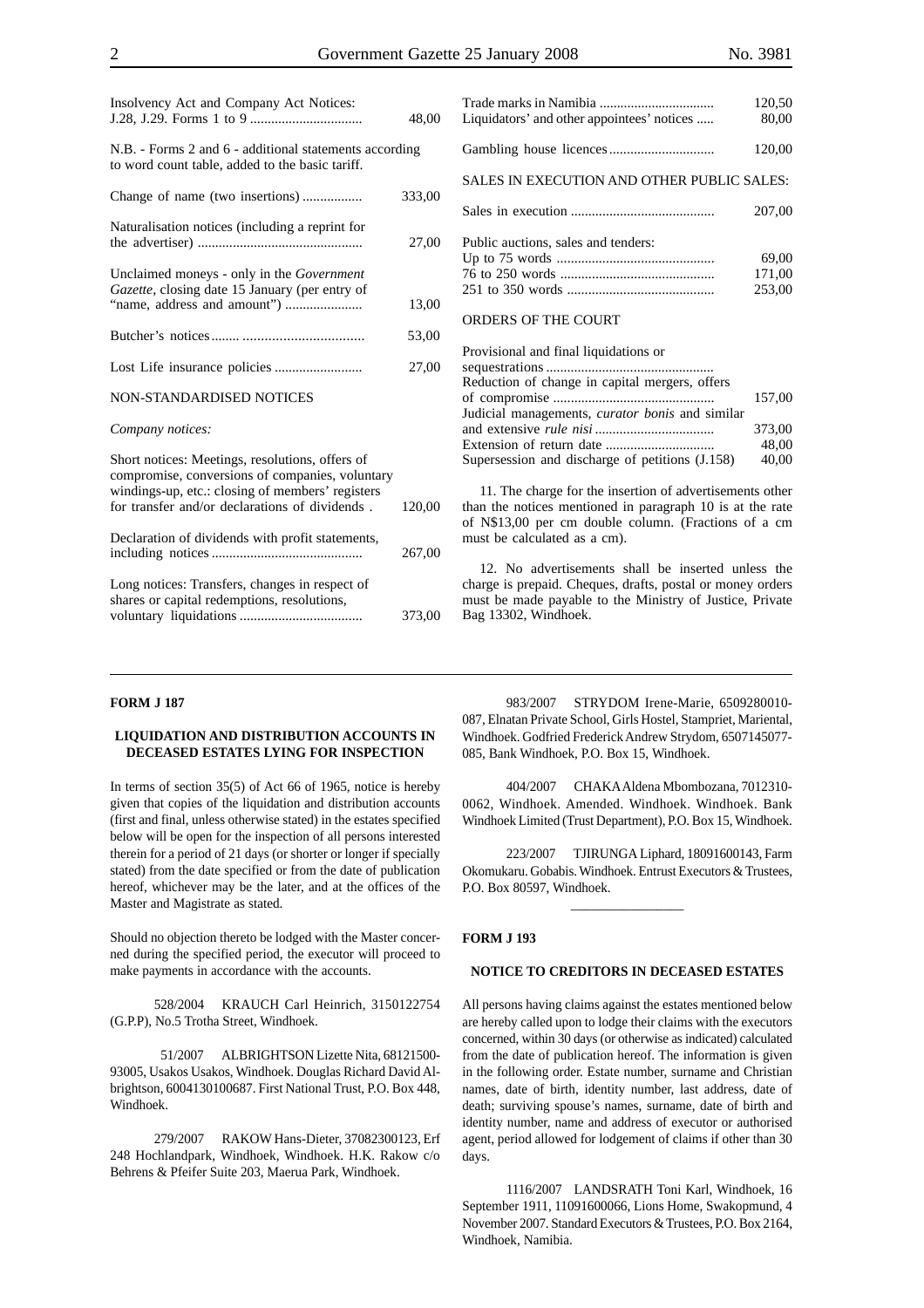1093/2007 SAVOLDELLI Giacomo Alexandre, Windhoek, 6 September 1968, 6809060101008, Farm Okarumuti No. 141, Windhoek District, 22 October 2007. Mr. C.J. Hirichsen, LorentzAngula Inc., Private Bag 12007, Ausspannplatz, Windhoek.

417/2007 DENTLINGER Sophia Catherine, Windhoek, 15 May 1932, 32051500169, Swakopmund, 8 May 2007. Entrust Executors and Trustees (Pty) Ltd, P.O. Box 80597, Windhoek.

879/2007 POHL Paul, Windhoek, 6 March 1936, 36030600192, 26 Post Street Swakopmund, 7 August 2007. Deceased. Standard Executors & Trustees, First Floor, Standard Bank Centre, cnr Werner List Street and Post Centre, P.O. Box 2164, Windhoek.

1056/2007 VAN DER COLFF Willem, Windhoek, 16 August 1939, 3908160000762, Walvis Bay, 5 April 2007. Grace Frances van der Colff. Metcalfe Legal Practitioners, Metlaw House, 67 John Meinert Street, P.O. Box 23990, Windhoek.

\_\_\_\_\_\_\_\_\_\_\_\_\_\_\_\_\_

#### **FORM 4**

#### **LIQUIDATION ACCOUNTS AND PLANS OF DISTRIBUTION OR CONTRIBUTION IN SEQUESTRATED ESTATES OR COMPANIES BEING WOUND UP**

Pursuant to section 77 of the Co-operatives Act 1996 (as amended) notice is hereby given that the liquidation accounts and plans of distribution or contribution in the estates or companies/cooperatives mentioned below, will lie for inspection of creditors at the offices of the Registrar of Co-operatives, Luther Street, Windhoek and Investment Trust Company (Pty) Ltd .The particulars given are the following order: Name and description of estate/cooperative, description of account, place of account lying for inspection.

W1/07 **Insolvent Estate: Floris Wykerd van Staden**. First and Final Liquidation and Distribution Account. Office of the Master of the High Court, Windhoek and Magistrate Mariental for a period of 14 days as from **25 January 2008**. D.J. Bruni, Trustee, Investment Trust Company (Pty) Ltd, P.O. Box 11267, Klein Windhoek.

#### **IN THE MAGISTRATE'S COURT FOR THE DISTRICT OF WINDHOEK**

\_\_\_\_\_\_\_\_\_\_\_\_\_\_\_\_\_

#### **HELD AT WINDHOEK CASE NO. 1400/07**

In the matter between:

#### **CITY OF WINDHOEK** Plaintiff

and

**F. SHEYA** Defendant

#### **SALE IN EXECUTION**

In the above matter a sale will be held on **THURSDAY**, **14 February 2008** at the Magistrate's Court situate at MUNGUN-DA STREET, KATUTURA, **WINDHOEK** at **10h00** of the following property.

| CERTAIN:      | Erf 8738 (a Portion of Erf 6118)<br>Extention1, Katutura, Windhoek |
|---------------|--------------------------------------------------------------------|
| SITUATE:      | In the Municipality of Windhoek.                                   |
| MEASURING:    | 270 Square metres                                                  |
| HELD BY DEED: | T 212/1996                                                         |

#### **CONDITIONS OF SALE:**

- 1. The sale is subject to the terms and conditions of the Magistrate's Court Act No. 32 of 1944, the property being sold "voetstoots" and as it stands and subject to the conditions of the existing Title Deed.
- 2. One-tenth of the purchase price shall be paid immediately after the property is declared to be sold and the balance of the purchase price together with interest thereon at the rate of 20% per annum monthly in advance to be paid against registration of transfer, which shall be given and take forthwith after the sale.
- 3. The following improvements are on the property (although nothing in this respect is guaranteed):

#### **(a) RESIDENCE**

1x Kitchen, 1x Lounge, 2x Bedrooms, 1x Bath/Toilet outside.

#### **(b) OUTBUILDINGS**

One shack

- **(c) FLAT**
- 4. The complete conditions of sale will be read out at the time of the sale and may be inspected prior thereto at the offices of the MESSENGER OF THE COURT, WIND-HOEK and the offices of THE MUNICIPAL COUNCIL OF WINDHOEK, 80 INDEPENDENCE AVENUE, WINDHOEK.

DU TOIT ASSOCIATES LEGAL PRACITIONER FOR PLAINTIFF HOUSE LEGIS OFFICIO 15 ROBERT MUGABE AVENUE **WINDHOEK** 

#### **IN THE HIGH COURT OF NAMIBIA CASE NO: (P) I 2409/2007**

\_\_\_\_\_\_\_\_\_\_\_\_\_\_\_\_\_

In the matter between:

#### **FIRST NATIONAL BANK OF NAMIBIA LTD** Plaintiff

and

#### **SAMUEL MANFRED BEUKES** First Defendant **CLAUDINE ANTOINETTE BEUKES** Second Defendant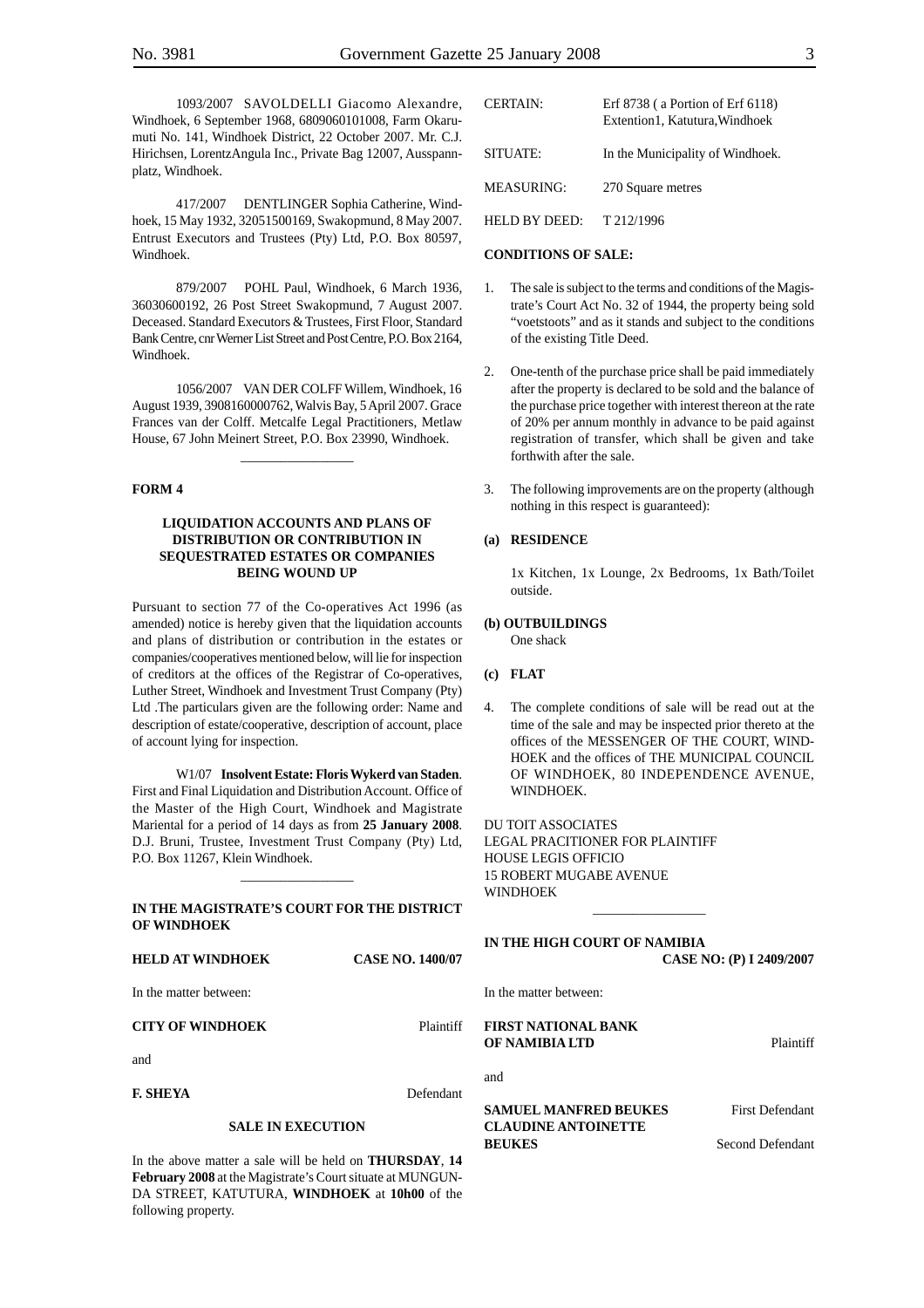#### **NOTICE OF SALE IN EXECUTION**

IN THE EXECUTION of Judgment granted by the High Court of Namibia signed by the Registrar of the High Court of **Namibia** on **15 November 2007**, the following immovable property will be sold on **14 February 2008** at **10h00** at the following erf.

| <b>CERTAIN:</b> | Erf No. Rehoboth A 105                        |
|-----------------|-----------------------------------------------|
| MEASURING:      | 1,070 square metres                           |
| SITUATE:        | in Rehoboth                                   |
| HELD:           | in terms of Land title dated 11 March<br>1987 |

THE PROPERTY CONSISTS OF : 3 bedrooms, 1 study, 2 bathrooms/toilet, 1 kitchen, 1 lounge/diningroom, 1 garage, 1 unfinished swimming pool.

#### **CONDITIONS OF SALE:**

The Sale takes place subject to the Conditions of Sale, which can be inspected at the offices of the Deputy Sheriff, REHOBOTH.

DATED at WINDHOEK on 7 DECEMBER 2007.

B.J. VAN DER MERWE VAN DER MERWE-GREEFF INC. PLAINTIFF'S LEGAL PRACTITIONERS 20 BISMARCK STREET **WINDHOEK** 

#### **IN THE MAGISTRATE'S COURT FOR THE DISTRICT OF WINDHOEK**

\_\_\_\_\_\_\_\_\_\_\_\_\_\_\_\_\_

**HELD AT WINDHOEK CASE NO: 18440 OF 1999**

In the matter between:

| THE MUNICIPAL COUNCIL |                           |
|-----------------------|---------------------------|
| <b>OF WINDHOEK</b>    | <b>Execution Creditor</b> |

and

#### **PELO JEFFREY NZIBANDE** Execution Debtor

#### **NOTICE OF SALE IN EXECUTION**

IN EXECUTION of a Judgment granted by the above Honourable Court against the Execution Debtor on the **30 March 2000**, the following property will be sold by public auction on **7 FEBRUARY 2008**, at **10h00** in the forenoon by the Messenger of the Court for the district of Windhoek in front of the Magistrate's Court, Mungunda Street, Katutura, Windhoek:

| <b>CERTAIN ERF:</b> | Erf 382, Rocky Crest, (Extension 3)                          |
|---------------------|--------------------------------------------------------------|
| SITUATE:            | In the Municipality of Windhoek<br>Registration Division "K" |
| <b>MEASURING:</b>   | $304 \text{ m}^2$ (Three Hundred and Four<br>Square Metres)  |

Alleged improvements: 1 x Kitchen, 1 x Lounge, 2 x Bedrooms, 1 x Bath/Toilet Combination.

#### **MAIN CONDITIONS OF SALE:**

- 1. The Sale is subject to the provisions of the Magistrate's Court Act No. 32 of 1944, as amended.
- 2. The property will be sold "voetstoots" according to the existing title deed.
- 3. One tenth of the purchase price will be payable immediately after the Sale in cash, the balance against transfer to be secured by a bank or building society guarantee.
- 4. The complete conditions of Sale may be inspected at the office of the Messenger of the Court, Windhoek (Tel no: 248568) and at the Plaintiff's Attorneys' offices at the undermentioned address.
- 5. The sale will be in Namibian Dollars and no bid less than N\$1,00 (ONE NAMIBIAN DOLLAR) will be accepted.

DATED at WINDHOEK on 4 DECEMBER 2007.

VAN DER MERWE-GREEFF INC. ATTORNEYS FOR PLAINTIFF / EXECUTION CREDITOR 20 BISMARCK STREET **WINDHOFK** 

**IN THE MAGISTRATE'S COURT FOR THE DISTRICT OF WINDHOEK**

\_\_\_\_\_\_\_\_\_\_\_\_\_\_\_\_\_

**HELD AT WINDHOEK CASE NO: 10693/06** 

In the matter between:

#### **CITY OF WINDHOEK** Plaintiff

and

#### **REINERT ANGERMUND** Defendant

#### **NOTICE OF SALE IN EXECUTION**

IN EXECUTION of a Judgment granted by the above Magistrate's Court against the Defendant the following Property will be sold by Public Auction on **6 March 2008,** at **10h00,** at the Office of the Magistrate's Court Windhoek by the Messenger of the Court for the district of Windhoek.

| <b>CERTAIN:</b> | Erf 2711(A Portion of Erf 2705)<br>Otjomuise                |
|-----------------|-------------------------------------------------------------|
| SITUATED:       | In the Municipality of Windhoek<br>Registration Division"K" |
| MEASURING:      | 411 (Four One One) Square Metres                            |
| HELD BY:        | Deed of Transfer No. T1367/2003                             |
|                 |                                                             |

With all fixed improvements thereon, consisting of

#### **ONE ONE BEDROOM DWELLING HOUSE**

although no guarantee is given in this regard.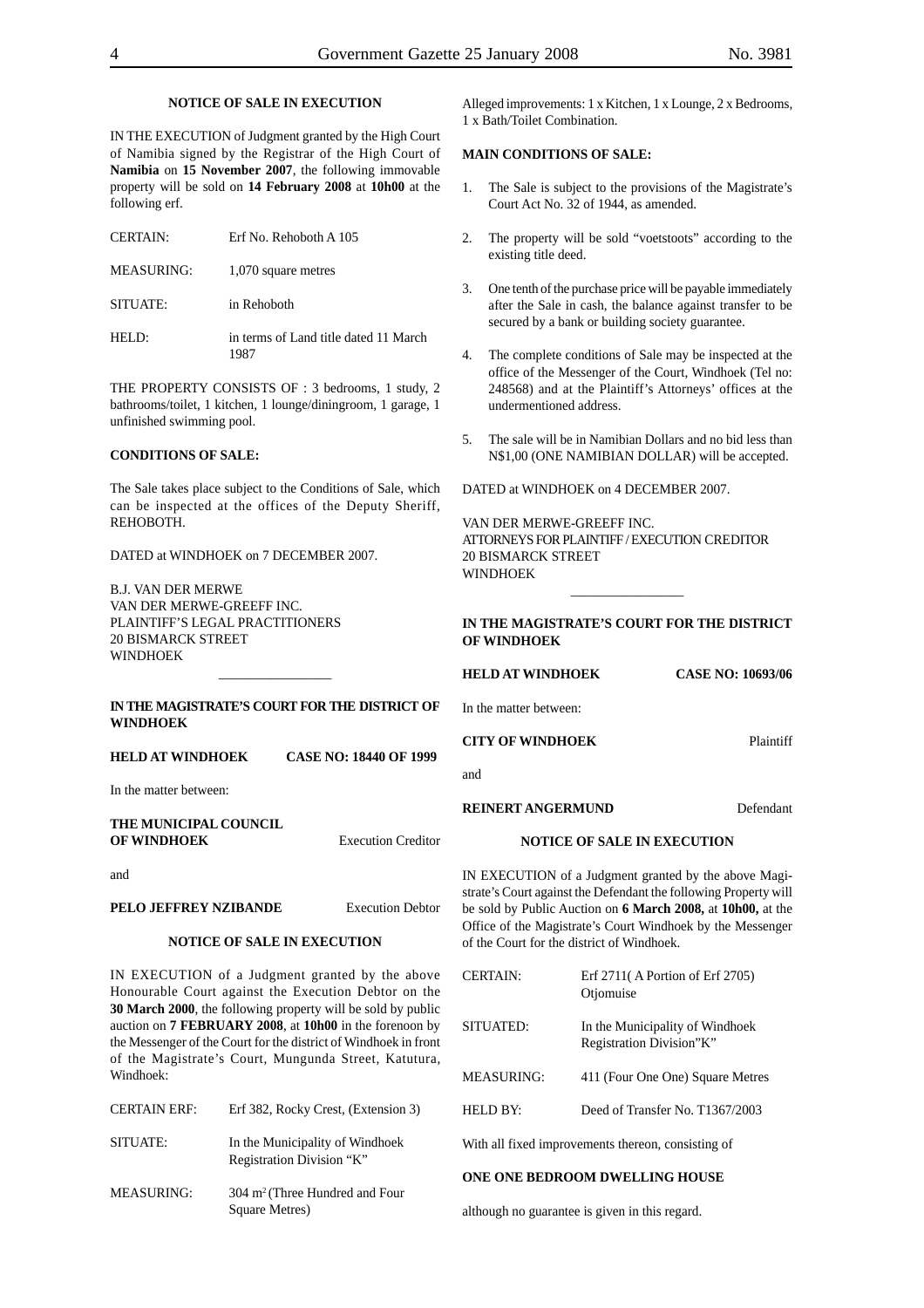#### **CONDITIONS OF SALE:**

- 1. The Sale is subject to the provisions of the High Court Act No. 16 of 1990.
- 2. The property will be sold "voetstoots" according to the exciding title deed.
- 3. One-tenth of the Purchase Price will be payable immediately after the sale in cash, the balance together with interest thereon at 11, 25% per annum against transfer to be secured by a Bank or Building Society guarantee, and which transfer shall be given without delay.
- 4. The following fixed improvements are on the property, although no warranty is given in this regard:

#### **ONE ONE BEDROOM DWELLING HOUSE**

5. The complete Conditions of Sale will be read out at the time of the Sale and may be inspected at the offices of the Messenger of the Court, Windhoek.

\_\_\_\_\_\_\_\_\_\_\_\_\_\_\_\_\_

CONRADIE & DAMASEB ATTORNEY FOR PLAINTIFF 1191 NELSON MANDELA AVENUE WINDHOEK

**IN THE HIGH COURT OF NAMIBIA CASE NO: (P) I 3206/06**

In the matter between:

#### **STANDARD BANK NAMIBIA LIMITED** Plaintiff

and

**REINHOLD KATOKELE** First Defendant **MATHILDA KATOKELE** Second Defendant

#### **NOTICE OF SALE IN EXECUTION**

IN EXECUTION of a Judgment granted by the above Honourable Court on **12 June 2007** against the Defendant the following Property will be sold by Public Auction on **26 February 2008**, at **09h30,** at Erf 2052, Ondangwa (Extension 6) by the Deputy Sheriff for the district of **Ondangwa.**

| <b>CERTAIN:</b>   | Erf No. 2052, Ondangwa (Extension 6)               |
|-------------------|----------------------------------------------------|
| SITUATED:         | In the Registration Division "A"<br>Oshana Region  |
| <b>MEASURING:</b> | 475 (Four Seven Five) Square Metres                |
| <b>HELD BY:</b>   | Deed of Transfer No. T 2212/2005                   |
|                   | With all fixed improvements thereon, consisting of |

1 X LOUNGE 1 X DINING ROOM 1 X KITCHEN 2 X BATHROOMS 3 X BEDROOMS

although no guarantee is given in this regard.

#### **CONDITIONS OF SALE:**

- 1. The Sale is subject to the provisions of the High Court Act No. 16 of 1990.
- 2. The property will be sold "voetstoots" according to the exciding title deed.
- 3. One-tenth of the Purchase Price will be payable immediately after the sale in cash, the balance together with interest thereon at 11, 25% per annum against transfer to be secured by a Bank or Building Society guarantee, and which transfer shall be given without delay.
- 4. The following fixed improvements are on the property, although no warranty is given in this regard:

1 X LOUNGE 1 X DINING ROOM 1 X KITCHEN 1 X BATHROOMS 3 X BEDROOMS

5. The complete Conditions of Sale will be read out at the time of the Sale and may be inspected at the offices of the DEPUTY SHERIFF, ONDANGWA.

\_\_\_\_\_\_\_\_\_\_\_\_\_\_\_\_\_

CONRADIE & DAMASEB ATTORNEY FOR PLAINTIFF 1191 NELSON MANDELA AVENUE WINDHOEK

**IN THE HIGH COURT OF NAMIBIA**

**CASE NO: I 3203/06**

In the matter between:

**STANDARD BANK NAMIBIA LIMITED** Plaintiff

and

**PHILLIPUS AUCTAVIUS ISAACS** First Defendant **NICOLEEN ISAACS** Second Defendant

#### **NOTICE OF SALE IN EXECUTION**

IN EXECUTION of a Judgment granted by the above Honourable Court against the Defendant on **23 January 2007** the following Property will be sold by Public Auction on **6 March 2008** at Erf 327, Garnet Street, Khomasdal, Extension 5, Windhoek at by the Deputy Sheriff for the district of **Windhoek.**

| <b>CERTAIN:</b>   | Erf No. 327, Khomasdal, Extension<br>No.5)Windhoek           |
|-------------------|--------------------------------------------------------------|
| SITUATED:         | In the Municipality of Windhoek<br>Registration Division "K" |
| <b>MEASURING:</b> | 325 (Three two Five) Square Metres                           |
| HELD BY:          | Deed of Transfer No. T1363/2005                              |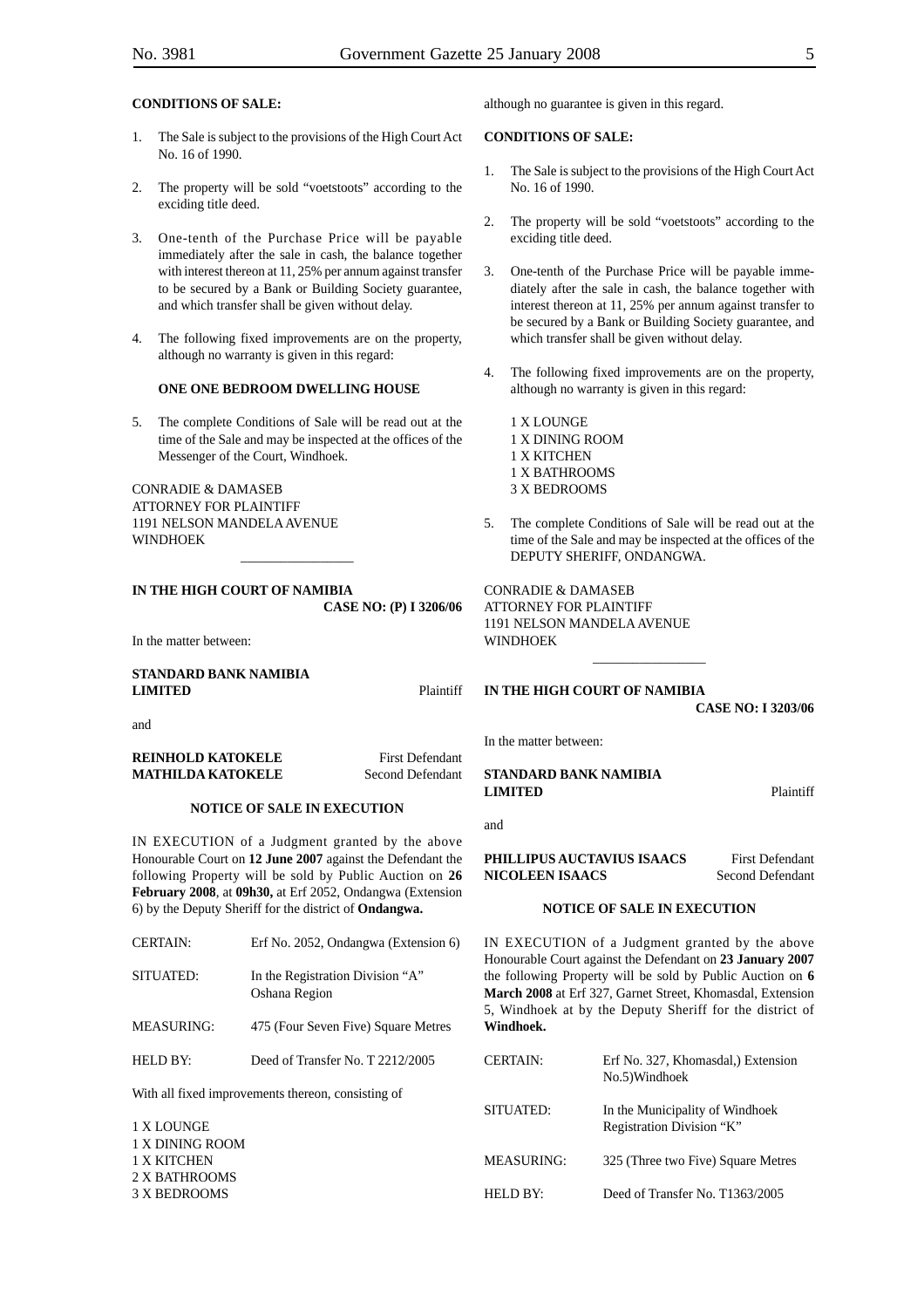With all fixed improvements thereon, consisting of

1 x STOEP 1 X LOUNGE 2 X BEDROOMS 1 X KITCHEN 1 X MAIN BEDROOM - EN SUITE (WASH BASIN, SHOWER, TOILET)

although no guarantee is given in this regard.

#### **CONDITIONS OF SALE:**

- 1. The Sale is subject to the provisions of the High Court Act No. 16 of 1990.
- 2. The property will be sold "voetstoots" according to the exciding title deed.
- 3. One-tenth of the Purchase Price will be payable immediately after the sale in cash, the balance together with interest thereon at 11, 50% per annum against transfer to be secured by a Bank or Building Society guarantee, and which transfer shall be given without delay.
- 4. The following fixed improvements are on the property, although no warranty is given in this regard:
	- 1 X STOEP 1 X LOUNGE 2 X BEDROOMS 1 X KITCHEN 1 X MAIN BEDROOM - EN SUITE (WASH BASIN, SHOWER, TOILET)
- 5. The complete Conditions of Sale will be read out at the time of the Sale and may be inspected at the offices of the DEPUTY SHERIFF, WINDHOEK.

 $\overline{\phantom{a}}$ 

CONRADIE & DAMASEB ATTORNERY FOR PLAINTIFF 1191 NELSON MANDELA AVENUE WINDHOEK

#### **IN THE HIGH COURT OF NAMIBIA**

In the matter between:

#### **SOUTH WEST AFRICAN BUILDING SOCIETY** Plaintiff

and

#### **JOHANNES HAGGINS AUPAPA NIIGAMBO** Defendant

#### **NOTICE OF SALE IN EXECUTION**

Pursuant to a Judgment of the above Honourable Court granted on **13 December 2001**, the following immovable property will be sold without reserve and voetstoots by the Deputy Sheriff of the District of **WINDHOEK** on **Thursday, 14 February 2008** at **09h00** at Erf No. 1830, Wanaheda, (Extension No. 7), Parana Street, Windhoek.

| <b>CERTAIN:</b>   | Erf No.1830, Wanaheda,<br>(Extension No.7)                         |
|-------------------|--------------------------------------------------------------------|
| SITUATE:          | In the Municipality of Windhoek<br>Registration Division: "K"      |
| <b>MEASURING:</b> | 275 Square Metres                                                  |
| CONSISTING OF:    | 3 Bedrooms, 1 Kitchen, 1 Lounge,<br>2 Bathrooms and 1 Dining Room; |

The "Conditions of Sale-in-Execution" will lie for inspection at the office of the Deputy Sheriff at Windhoek and at the Head Office of Plaintiff at Windhoek and Plaintiff's Attorneys, Fisher, Quarmby & Pfeifer, at the undermentioned address.

DATED at WINDHOEK this 14th day of FEBRUARY 2008.

\_\_\_\_\_\_\_\_\_\_\_\_\_\_\_\_\_

E.H. PFEIFER FISHER, QUARMBY & PFEIFER LEGAL PRACTITIONERS FOR PLAINTIFF 108 SWABS BUILDING POST MALL P.O. BOX 37 WINDHOEK

#### **IN THE HIGH COURT OF NAMIBIA**

In the matter between:

#### **SWABOU BANK LIMITED** Plaintiff

#### and **ALFRED SHADUKA** Defendant

#### **NOTICE OF SALE IN EXECUTION**

Pursuant to a Judgment of the above Honourable Court granted on **7 October 2005**, the following immovable property will be sold without reserve and voetstoots by the Deputy Sheriff of the District of **WINDHOEK** on **Thursday, 14 February 2008** at **10h00** at ERF NO. 3939, (A PORTION OF CONSOLIDATED ERF 1648),WINDHOEK.

| <b>CERTAIN:</b> | Erf No. 3939, (A Portion of Consolidated<br>Erf 1648), Windhoek             |
|-----------------|-----------------------------------------------------------------------------|
| SITUATE:        | In the Municipality of Windhoek<br>Registration Division: "K"               |
| MEASURING:      | 951 (Nine Five One) Square Metres                                           |
| CONSISTING OF:  | 1 x Lounge, 1 x Kitchen, 1 x Pantry,<br>3 x Bedrooms, 1 x Bathroom, 1 x W/C |
|                 | OUTBUILDING:                                                                |
|                 | 1 x Garage, 1 x Servants Quarters,                                          |

1 x W/C & Shower

The "Conditions of Sale-in-Execution" will lie for inspection at the office of the Deputy Sheriff at WINDHOEK and at the Head Office of Plaintiff at Windhoek and Plaintiffs Attorneys, Fisher, Quarmby & Pfeifer, at the undermentioned address.

DATED at WINDHOEK this 14th day of DECEMBER 2007.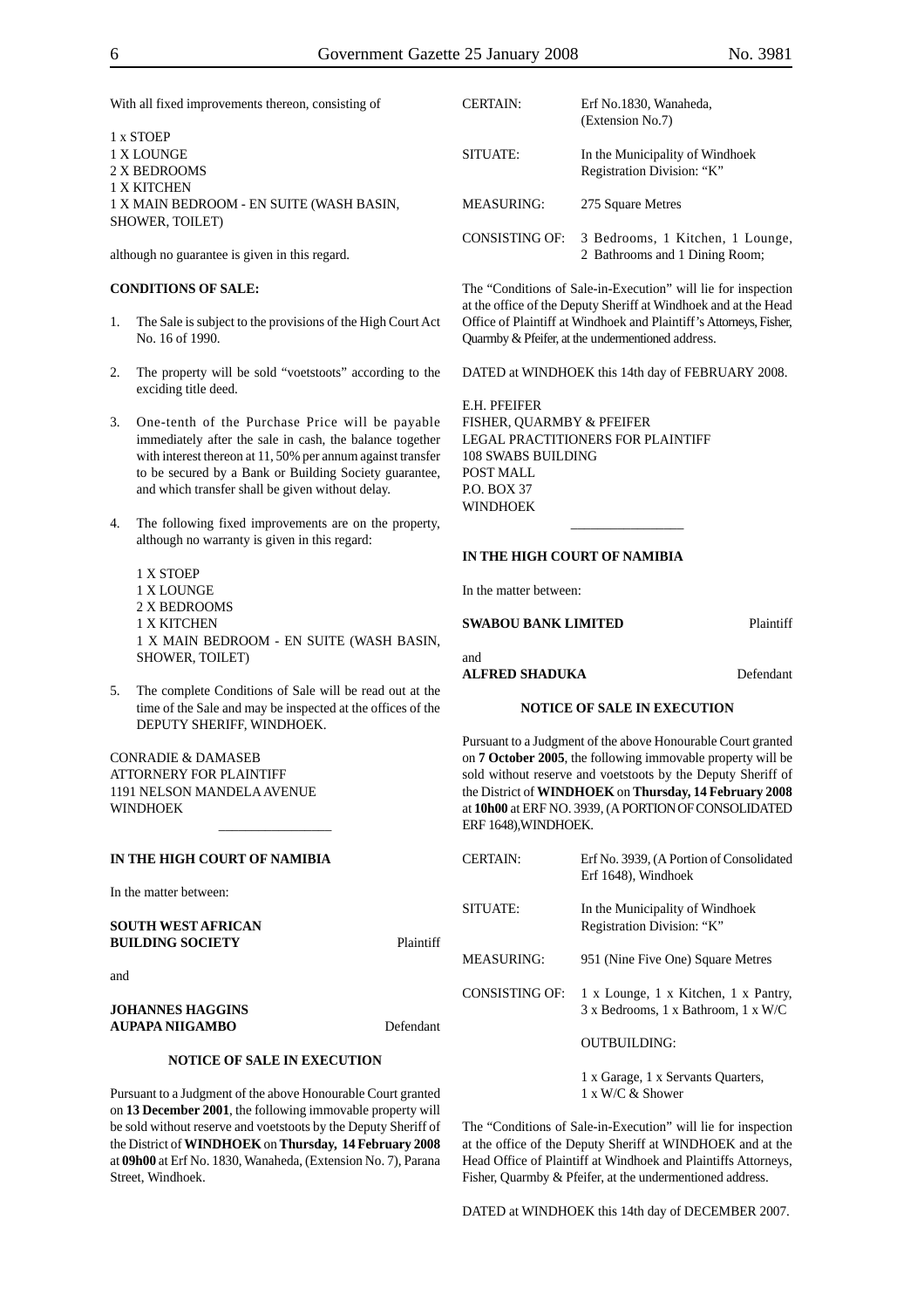| E.H. PFEIFER                                                                                                                  |           | <b>NOTICE OF SALE IN EXECUTION</b>                                                                                                                                                                                                                                                                                          |                                                                |
|-------------------------------------------------------------------------------------------------------------------------------|-----------|-----------------------------------------------------------------------------------------------------------------------------------------------------------------------------------------------------------------------------------------------------------------------------------------------------------------------------|----------------------------------------------------------------|
| FISHER, OUARMBY & PFEIFER<br>LEGAL PRACTITIONERS FOR PLAINTIFF<br>108 SWABS BUILDING<br>POST MALL<br>P. O. BOX 37<br>WINDHOEK |           | Pursuant to a Judgment of the above Honourable Court granted<br>on 1 November 2006, the following immovable property will<br>be sold without reserve and voetstoots by the Deputy Sheriff of<br>the District of WINDHOEK on TUESDAY, 5 February 2008<br>at 15h00 at ERF NO. 3767, (A PORTION OF ERF NO. 1371),<br>WINDHOEK. |                                                                |
| IN THE HIGH COURT OF NAMIBIA                                                                                                  |           | <b>CERTAIN:</b>                                                                                                                                                                                                                                                                                                             | Erf No. 3767, (A Portion of Erf No.<br>1371), Windhoek         |
| In the matter between:                                                                                                        |           | SITUATE:                                                                                                                                                                                                                                                                                                                    | In the Municipality of Windhoek                                |
| <b>SWABOU BANK LIMITED</b>                                                                                                    | Plaintiff |                                                                                                                                                                                                                                                                                                                             | Registration Division: "K"                                     |
| and                                                                                                                           |           | <b>MEASURING:</b>                                                                                                                                                                                                                                                                                                           | 746 (Seven Four Six) Square Metres                             |
| <b>JOEL ITAVI</b>                                                                                                             | Defendant | <b>CONSISTING OF:</b>                                                                                                                                                                                                                                                                                                       | 1 x Lounge, 1 x Dining Room,                                   |
| <b>NOTICE OF SALE IN EXECUTION</b>                                                                                            |           |                                                                                                                                                                                                                                                                                                                             | 1 x Kitchen, 1 x Scullery, 3 x Bedrooms,<br>1 x Bathroom & W/C |
| Pursuant to a Judgment of the above Honourable Court granted<br>on 3 January 2006, the following immovable property will be   |           |                                                                                                                                                                                                                                                                                                                             | Out building: 2 x Servants Quarters,<br>1x Shower & W/C;       |

The "Conditions of Sale-in-Execution" will lie for inspection at the office of the Deputy Sheriff at WINDHOEK and at the Head Office of Plaintiff at Windhoek and Plaintiffs Attorneys, Fisher, Quarmby & Pfeifer, at the undermentioned address.

DATED at WINDHOEK this 11th day of DECEMBER 2007.

E.H. PFEIFER FISHER, QUARMBY & PFEIFER LEGAL PRACTITIONERS FOR PLAINTIFF 108 SWABS BUILDING POST MALL P. O. BOX 37 WINDHOEK

#### **NOTICE IN TERMS OF SECTION 34 OF THE INSOLVENCY ACT**

\_\_\_\_\_\_\_\_\_\_\_\_\_\_\_\_\_

Kindly take notice that **Bob Ziekenoppasser** t/a **Mandarin Garden** has entered into an agreement with **Kilimanjaro Trading (Pty) Ltd**, registration number 98/234 (N) in terms of which it will dispose of all its movable assets related to the restaurant business trading under the name and style of Mandarin Garden, Swakopmund, as of **1 March 2008.**

KILIMANJARO TRADING (PTY) LTD P.O. BOX 2200 WINDHOEK

#### **NOTICE OF REGISTRATION AS A WELFARE ORGANISATION**

\_\_\_\_\_\_\_\_\_\_\_\_\_\_\_\_\_

**The Ereransigwe for Orphans and Vulnerable Children Community Organisation** applied for registration as Welfare Organisation in terms of Section 19 of the National Welfare Act 1965 (Act No. 79 of 1965).

The objectives of the organisation read as follows:

1) To uplift the living conditions of orphans and vulnerable children who are homeless, abused and drop outs from school within Nkurenkuru town.

an

on **3 January 2006**, the following immovable property will be sold without reserve and voetstoots by the Deputy Sheriff of the District of WINDHOEK on **Tuesday**, **5 February 2008** at **09h00** ERF NO. 2380,KATUTURA, (EXTENSION NO. 5).

| <b>CERTAIN:</b>       | Erf No. 2380, Katutura (Extension No.5)                                                    |
|-----------------------|--------------------------------------------------------------------------------------------|
| SITUATE:              | In the Municipality of Windhoek<br>Registration Division: "K"                              |
| <b>MEASURING:</b>     | 260 (Two Six Nil) Square Metres                                                            |
| <b>CONSISTING OF:</b> | 1 x Entrance Hall, 1 x Lounge,<br>1 x Kitchen, 3 x Bedrooms, 1 x Shower,<br>Bathroom & W/C |

The "Conditions of Sale-in-Execution" will lie for inspection at the office of the Deputy Sheriff at WINDHOEK and at the Head Office of Plaintiff at Windhoek and Plaintiff's Attorneys, Fisher, Quarmby & Pfeifer, at the undermentioned address.

DATED at WINDHOEK this 11th day of DECEMBER 2007.

\_\_\_\_\_\_\_\_\_\_\_\_\_\_\_\_\_

E.H. PFEIFER FISHER, QUARMBY & PFEIFER LEGAL PRACTITIONERS FOR PLAINTIFF 108 SWABS BUILDING POST MALL P. O. BOX 37 WINDHOEK

#### **IN THE HIGH COURT OF NAMIBIA**

In the matter between:

#### **SWABOU INVESTMENTS (PTY) LTD** Plaintiff

and

**WILLY GOSEB** First Defendant **GENOFEVA GOSES** Second Defendant